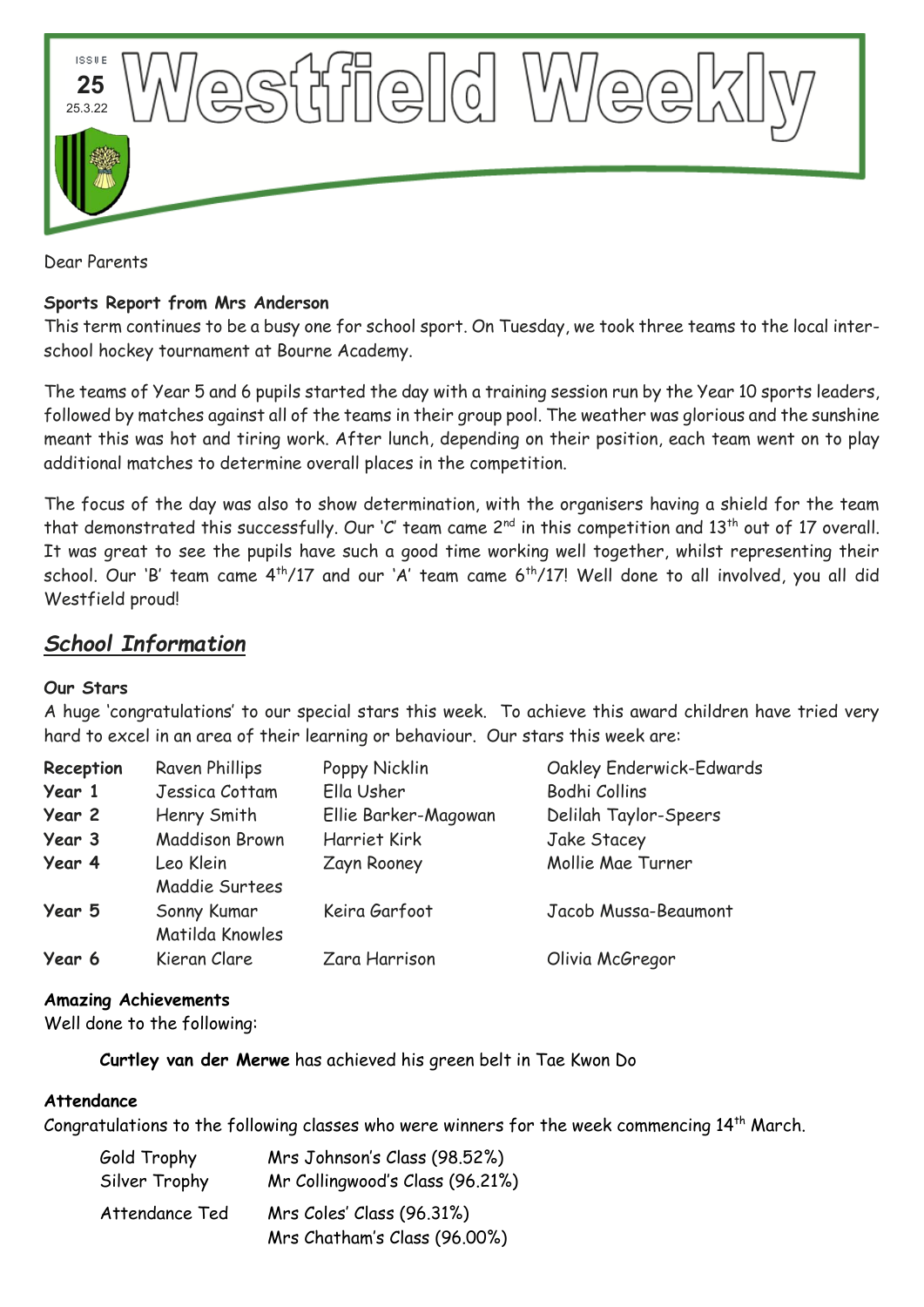### **Parents' Evening – 22nd & 24th March**

Thank you to all of those parents who came to parents' evening this week to discuss their child's work and progress. This partnership between home and school plays a vital part in ensuring children's success. We will endeavour to re-arrange the cancelled appointments for Mrs Coles and Miss Sawyer as soon as possible.

#### **Summer Uniform**

Children will be able to wear their summer uniform of green polo shirts and summer dresses when we return from the Easter break on Wednesday 20<sup>th</sup> April. If you are thinking of purchasing sandals during the Easter break, **we would ask that children do not wear open toe sandals for school**.

### **Clubs – Terms 5 & 6**

Slips for clubs in terms 5 and 6 will be shared with parents later today.

We have combined the clubs to run across both terms 5 and 6, (not separate terms) with the exception of THURSDAY YEAR 3/4 TENNIS CLUB which will be separate and split between the 2 terms as originally selected by parents - please check the slip carefully for the dates your child will attend. Please note that Young Voices will end on Tuesday 26th April and there will be no choir in terms 5 and 6. From Term 5, choir for children in Years 3 to 6 will move from a Wednesday after school to a Friday lunchtime.

| Monday    | Tennis             | Year 2   |
|-----------|--------------------|----------|
| Monday    | Gardening          | Year 1/2 |
| Monday    | <b>Weekly Mile</b> | Year 1/2 |
| Monday    | Makaton            | Year 1/2 |
| Tuesday   | Netball            | Year 3/4 |
| Tuesday   | Cricket            | Year 5/6 |
| Wednesday | Tennis             | Year 5/6 |
| Thursday  | Tennis             | Year 3/4 |
| Thursday  | Drama              | Year 3/4 |
| Friday    | Moviecraft         | Year 1/2 |

#### **School Lunches**

A reminder that **Tuesday 29th March is the deadline for ordering meals for the first week back after**  Easter. This includes our first theme day lunch which will be on Friday 22<sup>nd</sup> April for St. George's Day. The children will be able to have sausage & baked bean casserole with mashed potatoes, peas & carrots followed by mixed berry jam sponge & custard for dessert. Quorn sausage & baked bean casserole with mashed potatoes, peas & carrots will be the vegetarian option. All of the other regular options will be available on the day. The kitchen will not be able to accommodate for any unordered meals.

### **Year 2 - Re-scheduled assemblies – Y2P / Y2H**

We are pleased to confirm that Year 2 assemblies have been re-arranged as per the information below. We would ask that a maximum of 2 people attend per child. The assemblies will be approximately 20 minutes and are an opportunity for children to share the work they have been doing this year. For all assemblies, we would ask that parents enter the school via the middle infant door only – at the front of the school – the door will be opened at 2:20pm each day. Assemblies will be held as follows:

<mark>Y2P</mark> will hold their assembly at <mark>2:30pm on Monday 25<sup>th</sup> April.</mark>

Y2H will hold their assembly at 2.30pm on Tuesday 26<sup>th</sup> April.

We are very much looking forward to welcoming you for these special events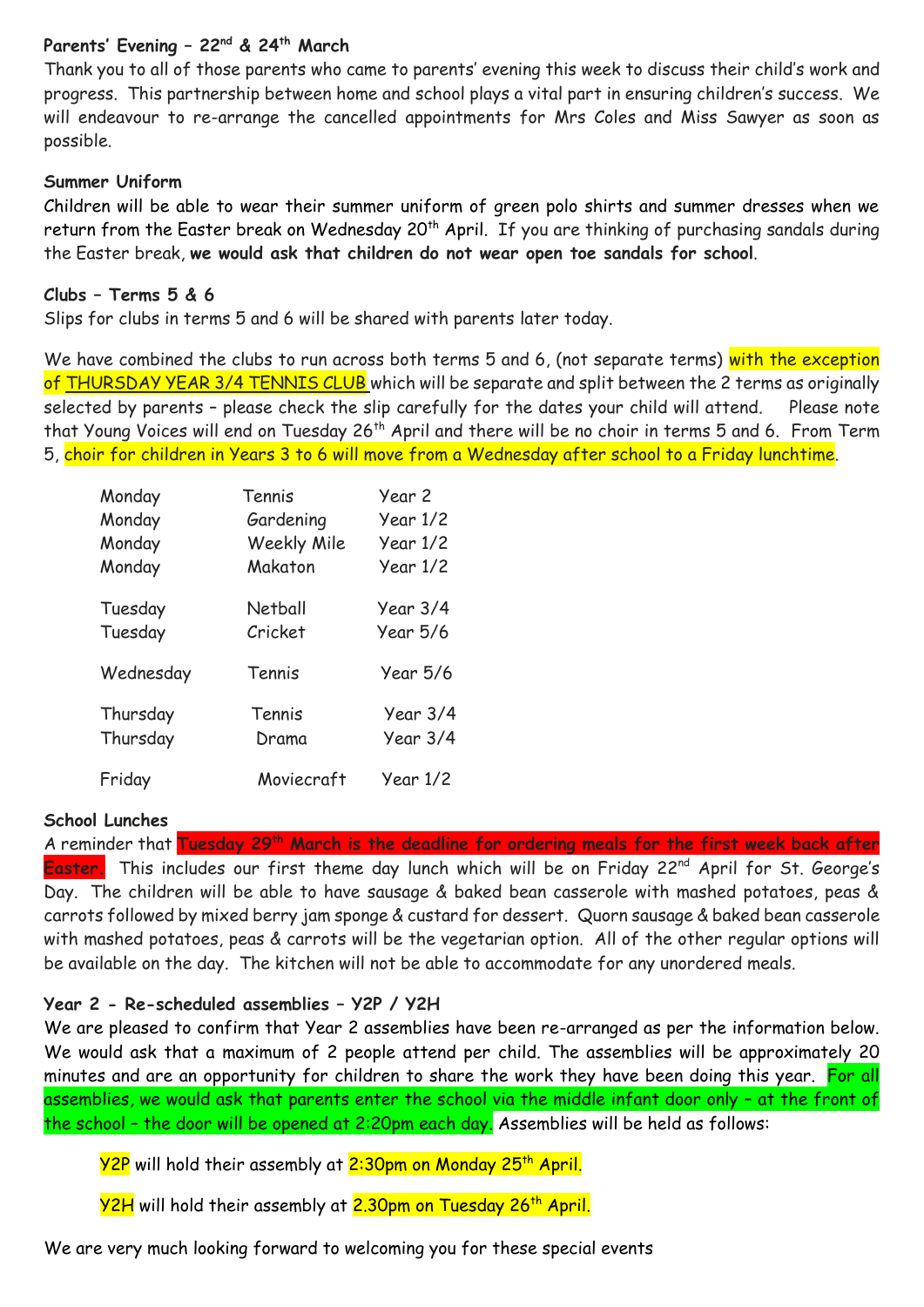### **Oracy Challenge**

For this week's challenge you need to find a picture for your friend or grown up. You cannot show them the picture, you have to give them instructions on what to draw to see if they can draw your picture. Try and make your instructions really clear to help your friend.

### **Friends of Westfield**

### Follow us on Facebook - <https://www.facebook.com/FriendsWestfieldBourne>

THANK YOU to all those who participated in the great turn out for Wednesday's Mother's Day sale, we really appreciate the support for FOW. Thanks also to our great volunteers for manning the event. We hope all the gift recipients have a super weekend & get plenty of fuss from their kiddies. The final amount raised will be announced soon. We also hope in the new term to be able to share some new purchases with you funded by the proceeds from the Christmas raffle - watch this space…

**Design a logo competition – entry deadline extended to Thursday 31st March**. Please design your logo entry on an A4 sheet of paper, write your name and class on the back and hand it in to your class teacher. All entries will be passed on to the FOW committee who will choose their favourite logo and award a prize to the winner.

### **Cultural Report by Elodie Collins**

On Saturday 19th March our fearless teacher Mrs Beavis took the Rock Band and Bucket Drumming Clubs to Boston Haven High Academy for the Music for Youth Festival. Children were led onto the stage not as Bourne Westfield students, but as real performers. After the first act, the bucket drummers performed their 'Seven Nation Army' piece and impressed the judges. As the last performance, the Rock Band blew the stage away as well as the judges. It was amazingly fun and I recommend it for children when they are in Year 6! Zac, Alex, Jess, Eliza and Elodie (Rock band) all enjoyed it so much! They really want to do it again. 'I liked playing with my friends. It was really cool.' said Alex.

### **Understanding Your Child - Are you free on a Wednesday evening?**

Do you find your child's behaviour puzzling or frustrating on occasions? Angela Pinchin and Jacqueline Clark are planning another course titled '**Understanding Your Child.'** We are sure *all* parents may benefit from this reflective course that covers relationships, managing emotions, reducing conflict, sleep, eating, anxiety, anger tantrums – and of course, boundary battles!

It is a relaxed and accepting group, suitable for anyone involved with children aged 0 – 18 and everyone is welcome. It will run on a **Wednesday evening 6.00 – 8.00 p.m. for 9 weeks, commencing 27th April 2022**. The cost is £3 per week to cover expenses. Please let us know if you are interested as there will be limited spaces or e-mail [angela.pinchin@bournewestfield.lincs.sch.uk.](mailto:angela.pinchin@bournewestfield.lincs.sch.uk) **Parents who have attended past courses thoroughly recommend it!**

## **Bourne Westfield School Lottery**

Congratulations to Mrs Kirk who was the winner of the school lottery last week. The winnings increase as more people join - if you want to join for just £1 per ticket per week and have a chance of winning the weekly draw, then please go to [www.yourschoollottery.co.uk,](http://www.yourschoollottery.co.uk/) search for Bourne Westfield and follow the on screen instructions.

# *Atkinson's Announcements*

### **PE Kit**

A courtesy reminder that children should only wear their PE kit to school on the days they have outdoor PE. On indoor PE days, children should bring their shorts and PE t-shirt to change into - thank you.